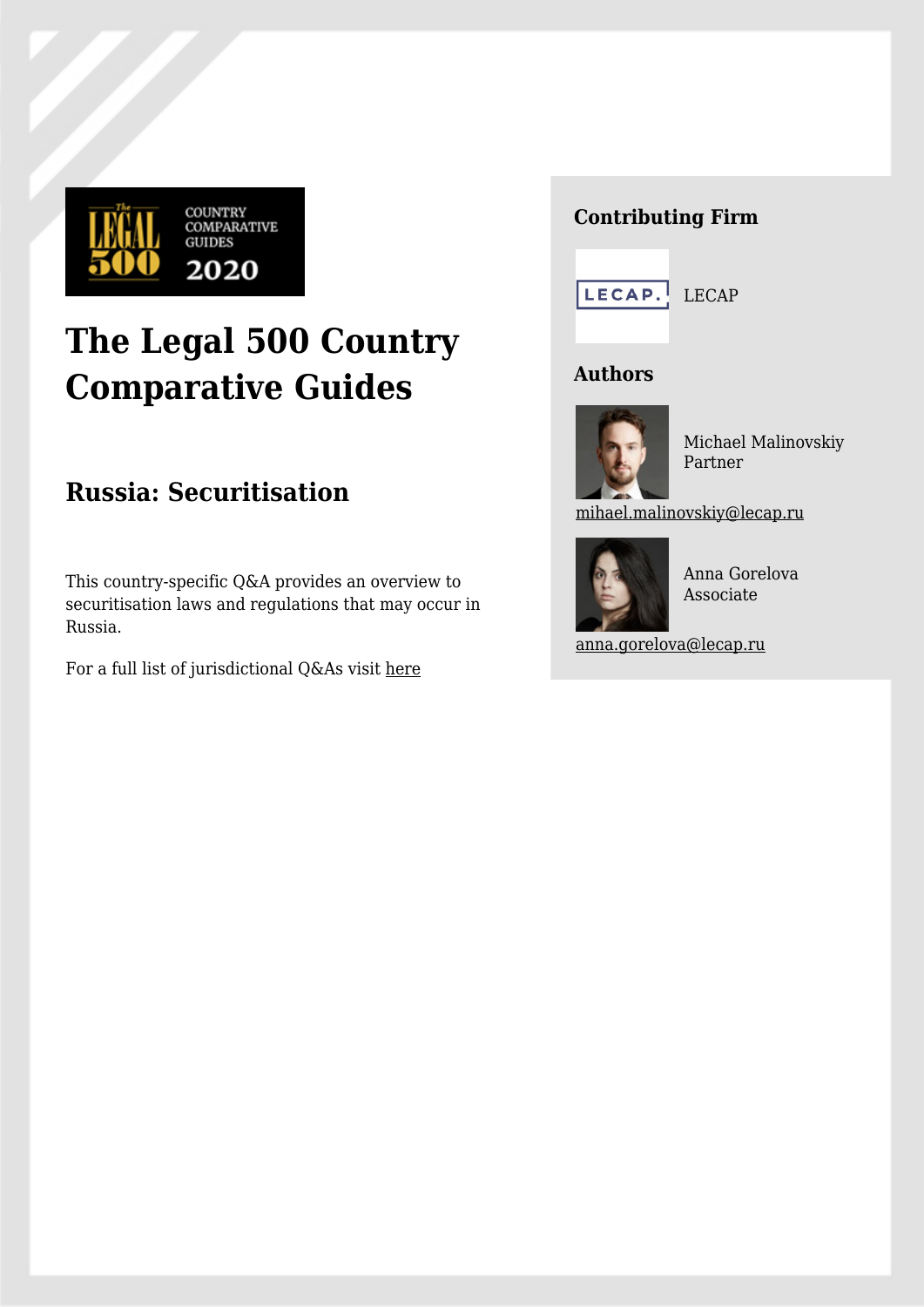#### 1. **How active is the securitisation market in your jurisdiction? What types of securitisations are typical?**

The securitisation market is active enough considering current market realities. On average, up to 15 securitisation transactions with different types of assets are closed per year. Mortgage multi-tranche securitisation is the most typical securitisation in Russia. But recently, the market has shown interest in transactions with other types of assets (SME loans, receivables from PPP contracts and others); as a rule, such securitisations are single-tranche.

#### 2. **What assets can be securitised (and are there assets which are prohibited from being securitised)?**

After the adoption in December 2013 the Federal Law No. 379-FZ "On Amendment of Certain Legislative Acts of the Russian Federation", known in the professional community as the "Law on Securitisation", Russian law allows for securitisation of a type of assets and any monetary receivables (including future receivables).

Thus, from the point of view of legislative regulation of the securities market, there are no restrictions on securitisation of any types of assets.

However, the problem often lies in the field of related regulations. For example, the possibility of lease securitisation is often discussed, but tax regulations currently do not allow for a high-quality securitisation instrument with a leasing asset.

In the Russian debt market, the most popular types of assets for securitisation are: mortgage loans, car loans, consumer loans, SME loans, PPP loans, capacity supply agreements (DPM).

#### 3. **What legislation governs securitisation in your jurisdiction? What transactions fall within the scope of this legislation?**

There is a special law regulating securitisation of mortgage loans – Federal Law, No. 152-FZ, "On Mortgage-Backed Securities", dated 11 November 2003. Since 1 July 2014, Russia has had a special legal framework for non-mortgage securitisation assets, which was introduced by adopting Federal Law, No. 379-FZ, "On introducing amendments into certain legislative acts of the Russian Federation", dated 21 December 2013.

[Note to EU respondents: a separate section of the guide will cover the requirements of the EU Securitisation Regulation. Where relevant, please indicate in your response that the EU Securitisation Regulation applies but do not provide any detailed analysis unless there are particular national issues with its implementation (e.g. difficulty in reconciling the regulation with existing national legal concepts) or national regulatory approaches which are of interest. Where there are securitisation laws which apply solely in your jurisdiction please cover this in appropriate detail.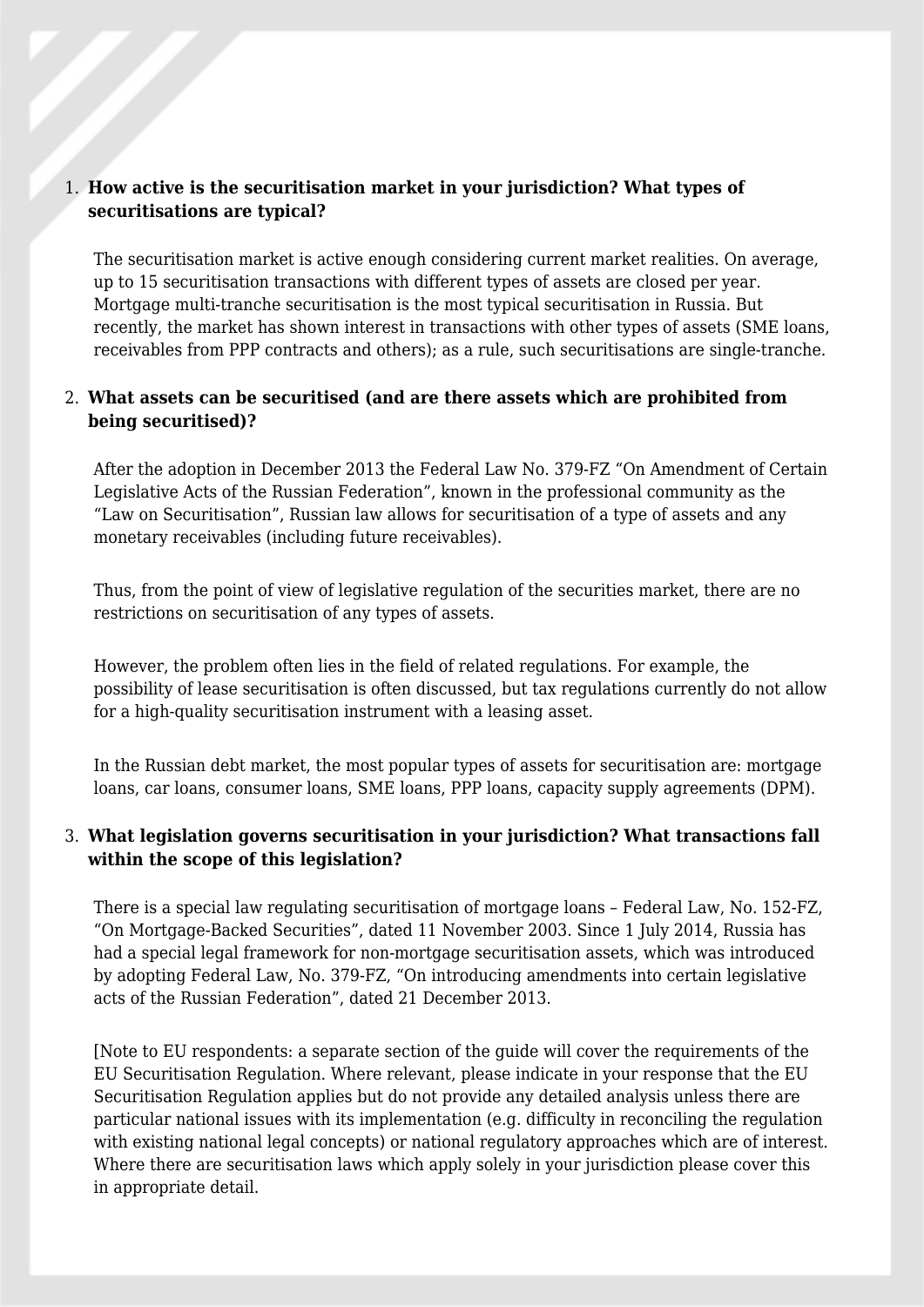#### 4. **Give a brief overview of the typical legal structures used in your jurisdiction for securitisations and key parties involved.**

The structure may differ depending on the features of the transaction, but in general terms, a typical securitisation transaction (regardless of the type of underlying asset) includes the following aspects:

- $\circ$  establishment of a special purpose entity (SPE) the issuer;
- $\circ$  assignment agreement, according to which the originator transfers the rights to securitized assets to securitisation SPE;
- $\circ$  issuance by the SPE of bonds secured by securitized assets;
- $\circ$  service agent which services securitized assets;
- $\circ$  additional risk retention by the originator (redemption of the minor tranche, guarantee, etc.).

#### 5. **Which body is responsible for regulating securitisation in your jurisdiction?**

Central Bank of Russia is the regulatory authority responsible for regulating securitisation transactions in Russia.

#### 6. **Are there regulatory or other limitations on the nature of entities that may participate in a securitisation (either on the sell side or the buy side)?**

There are no strict limitations.

In relation to securitisation of mortgage loans, only mortgage agents or credit organizations can be issue bonds.

Due to the fact that the main investors in the Russian long-term market are pension funds, banks and management companies, the Bank of Russia sets certain requirements for the portfolio of these organizations, and ultimately these requirements set limits on investment in certain securitisation securities.

At the same time, no license or authorization is required to participate in a securitisation.

#### 7. **Does your jurisdiction have a concept of "simple, transparent and comparable" securitisations, following the BCBS recommendations?**

Yes, the concept of "simple, transparent and comparable" (STC) securitisation is regulated by Provision of the Central bank of the Russian Federation of July 4, 2018 "About determination of the size of credit risk by banks according to transactions of which attraction of money by means of release of debt securities is result obligation fulfillment on each of which is provided to No. 647-P fully or partially with cash receipts from the assets transferred to providing. " ("Provision 647-P").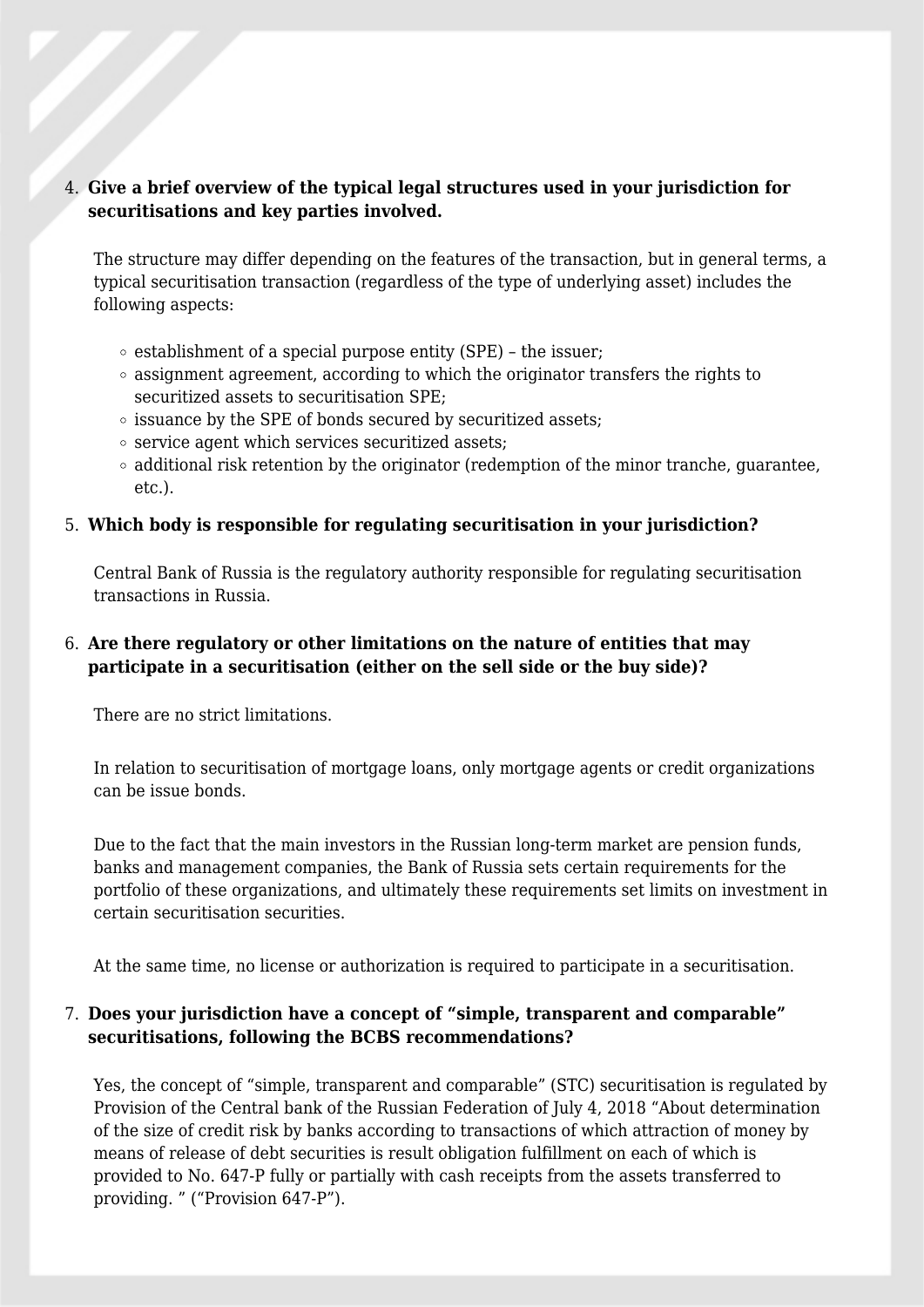Provision 647-P establishes 16 eligibility requirements for STC securitisations. All advantages of Provision 647-P apply only to credit organizations.

The introduction of STC caused a mixed reaction from the Russian market. For example, according to some market representatives, the requirements of Provision 647-P are quite aggressive in in relation to information disclosure and legal documentation.

Market participants note the main problem of introducing STC rules is the impossibility of systematic assessment of conformity of securitisation transactions with STC requirements.

#### 8. **Does your jurisdiction distinguish between private and public securitisations?**

No, there aren't any regulation differences between private and public securitisations.

However, there are some differences in public securitisation transactions and club deals.

The number of public transactions has been markedly reduced in recent years due to the transition period from international rating agencies to national ratings agencies and banking regulations limiting investments in securitisation instruments.

#### 9. **Are there registration, authorisation or other filing requirements in relation to securitisations in your jurisdiction (either in relation to participants or transactions themselves)?**

There are no special rules. The general rules for registration of securities apply to securitisation transactions, provided for by the Federal Law, No. 39-FZ, "On the Securities Market", dated 22 April 1996, as well as the general rules of the Russian Civil Code governing agreements on the sale of rights or factoring agreements, which in practice is less common for securitisation purposes.

It should be noted pledge is often used in securitisation. However, a pledge of movables or receivables is not effective against third parties until it is recorded in a public registry of such pledges. Thus, it is necessary for a purchaser of secured receivables to submit a notification on the transfer of pledge or charge of movables to a notary in order for the transfer to be recorded in the registry.

Transfer of mortgages over immovables, as well as ships, aircrafts and other types of property which is treated similarly to immovables requires state registration to become effective. The transfer of a pledge over securities has to be recorded in the books of a registrar or depository that maintains custody of such securities.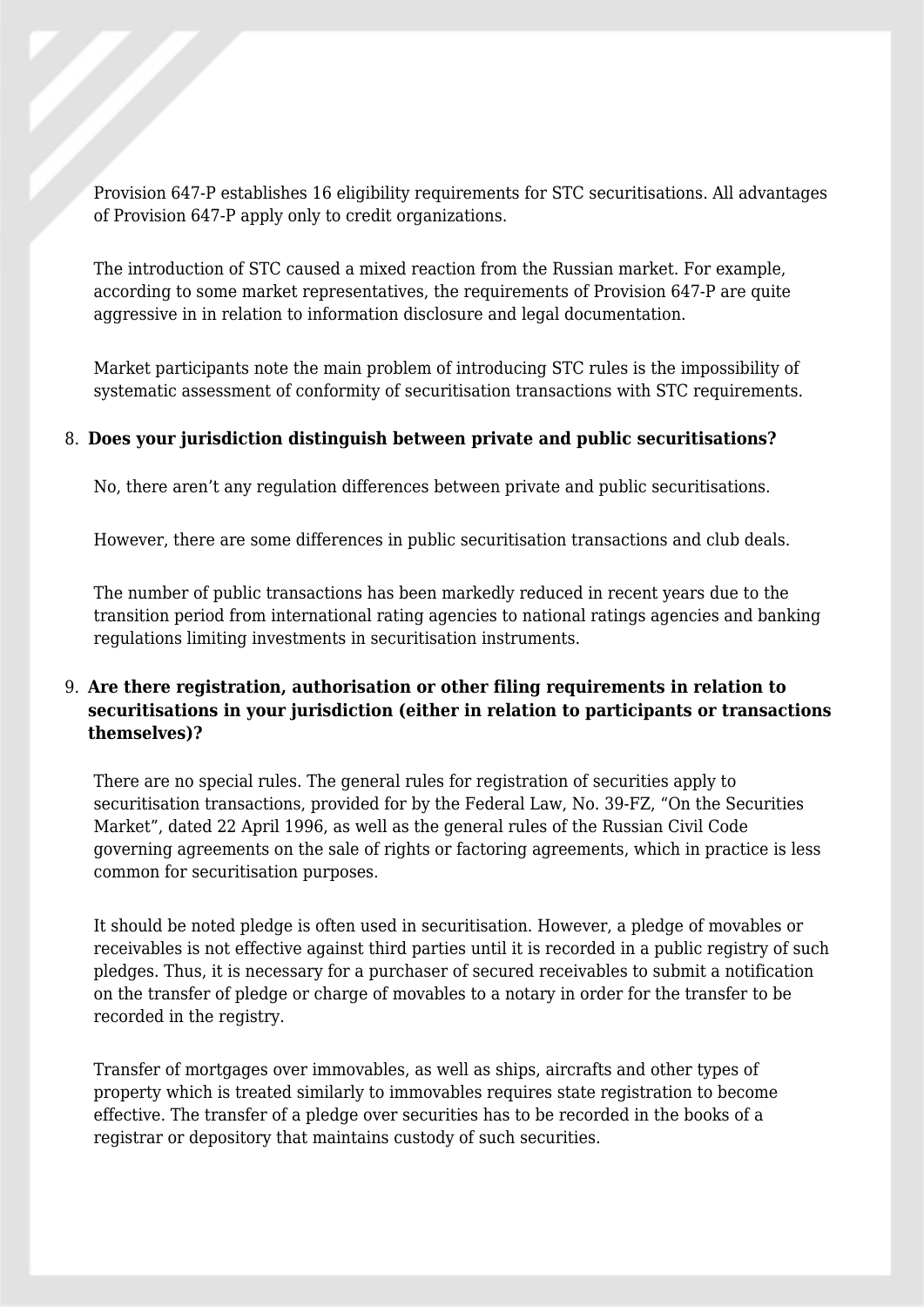#### 10. **What are the disclosure requirements for public securitisations?**

General disclosure rules are applicable to public securitisations. All issues should comply with the requirements of the Russian legislation, the Bank of Russia and the Russian market operator – MOEX (shares trading, if applicable), Issuer's Information Policy and other requirements and legal acts.

#### 11. **Does your jurisdiction require securitising entities to retain risk? How is this done?**

Yes, there are certain regulations relating to risk retention.

Federal Law 39-FZ "On the Securities Market" governs the main provisions relating to risk retention. Bank of Russia Ordinance № 3309-U, dated 7 July 2014, "On the Forms and Methods of Accepting Risks on Bonds Pledged with Collateral of the Special Finance Vehicles and Special Project Vehicles" clarifies Federal Law 39-FZ and establishes functions performed by the credit institution (initial lender, subsequent lender, surety, guarantor, pledger), or other functions that lead to acceptance by the credit institution of risks in the framework of assignment of receivables transactions, depending on the type of assets (mortgage loans, consumer loans, SME loans, claims under leasing agreements).

#### 12. **Do investors have regulatory obligations to conduct due diligence before investing?**

There are no special regulatory obligations, but every investor has a right to conduct due diligence before making a transaction.

#### 13. **What penalties are securitisation participants subject to for breaching regulatory obligations?**

Due to the fact that securitisation transactions are regulated by general legislative norms, the following may apply to parties to a securitisation transaction:

- $\circ$  contractual liability (for example, any fines and penalties for parties to a transaction stipulated by an assignment agreement or a servicing agreement);
- $\circ$  civil liability (for example, liability for any violations associated with improper pledge);
- $\circ$  administrative liability (for example, violation of the procedure for registration of issue documents, non-compliance by banks with the standards for the acquisition of securitisation assets);
- $\circ$  tax liability (for example, tax evasion in factoring operations in securitisation transactions);
- $\circ$  and in some cases, even criminal liability (for example, if it concerns decisions on the acquisition of securitisation bonds that are obviously unfavorable for non-state pension funds).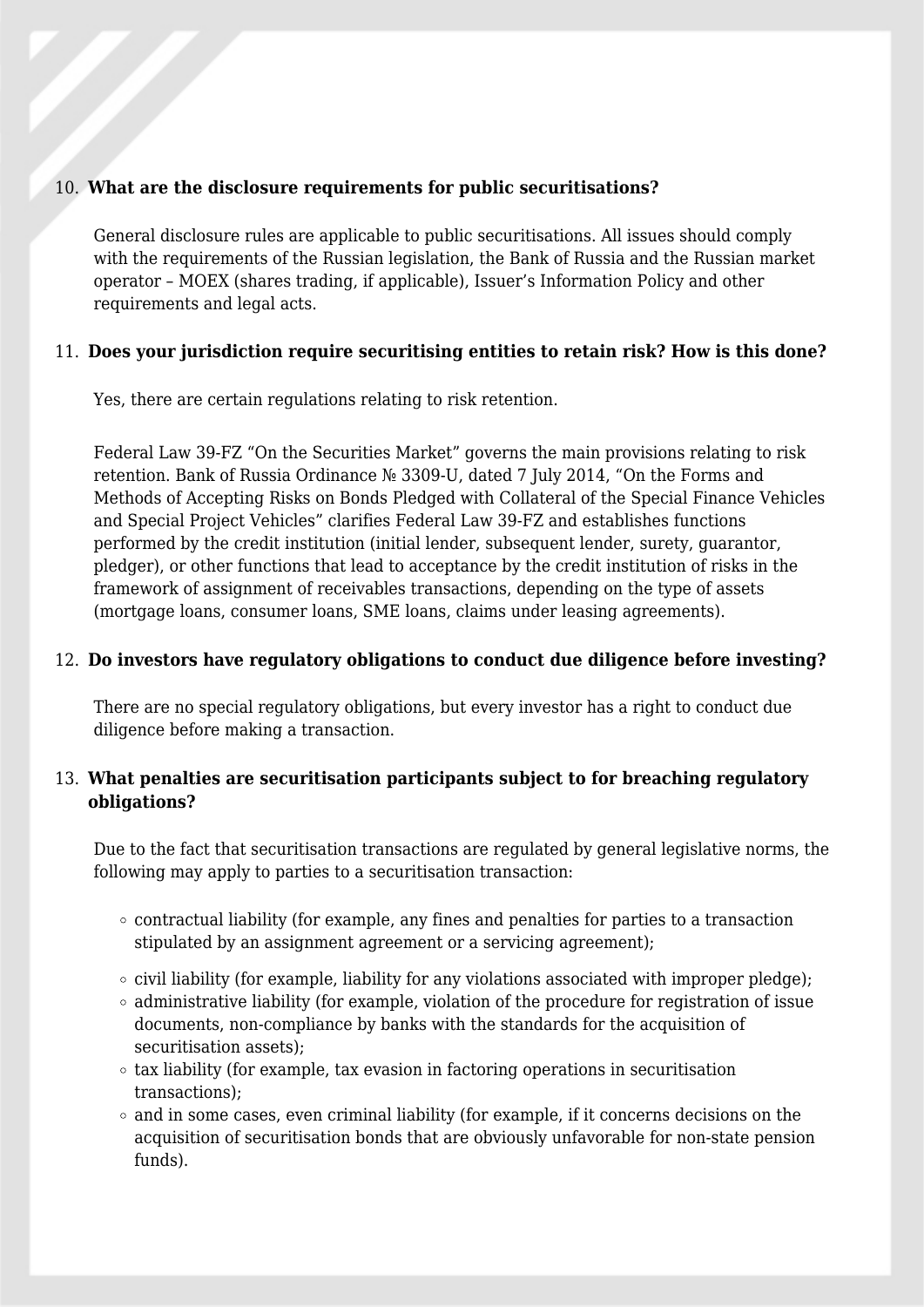#### 14. **Are there regulatory or practical restrictions on the nature of securitisation SPVs?**

Russian laws explicitly provide for the establishment of special purpose entities (SPEs) for securitisation purposes:

- $\circ$  "mortgage agents" ("MAs") for the purposes of mortgage loans securitisation;
- "special financial organisations" ("SFOs") for non-mortgage securitisations; and
- "special organisations for project finance" ("SOPFs") for the issuance of project finance bonds.

Regulations for all types of SPEs are quite similar.

An SPE of any type shall have a separate management company and a separate accounting company which shall not be affiliated with the SPE and/or the originator. Shareholders of the SFOs and SOPFs cannot be owned by legal entities registered in states or territories where it is not required to disclose information on financial operations.

All types of SPEs are prohibited to have employees and have restrictions on their liquidation.

The above-mentioned requirements are aimed at compliance with the concept of SPE bankruptcy remoteness.

Given that the demand for securitisation notes originated in Russia lies presently in the local market, the transactions are mostly structured onshore and use a Russian SPV set up as a mortgage agent or specialised financial entity – in each case as an SPV with the capacity restricted by law and its constitutive documents. In transactions with a foreign SPV, the parties usually choose the Netherlands and Luxembourg. In these cases, local legislation should be followed.

#### 15. **How are securitisation SPVs made bankruptcy remote?**

The following requirements contribute to bankruptcy remoteness:

- special legal capacity;
- ban on employees;
- limitation of voluntary liquidation;
- transfer of authority of the sole executive body to a management company;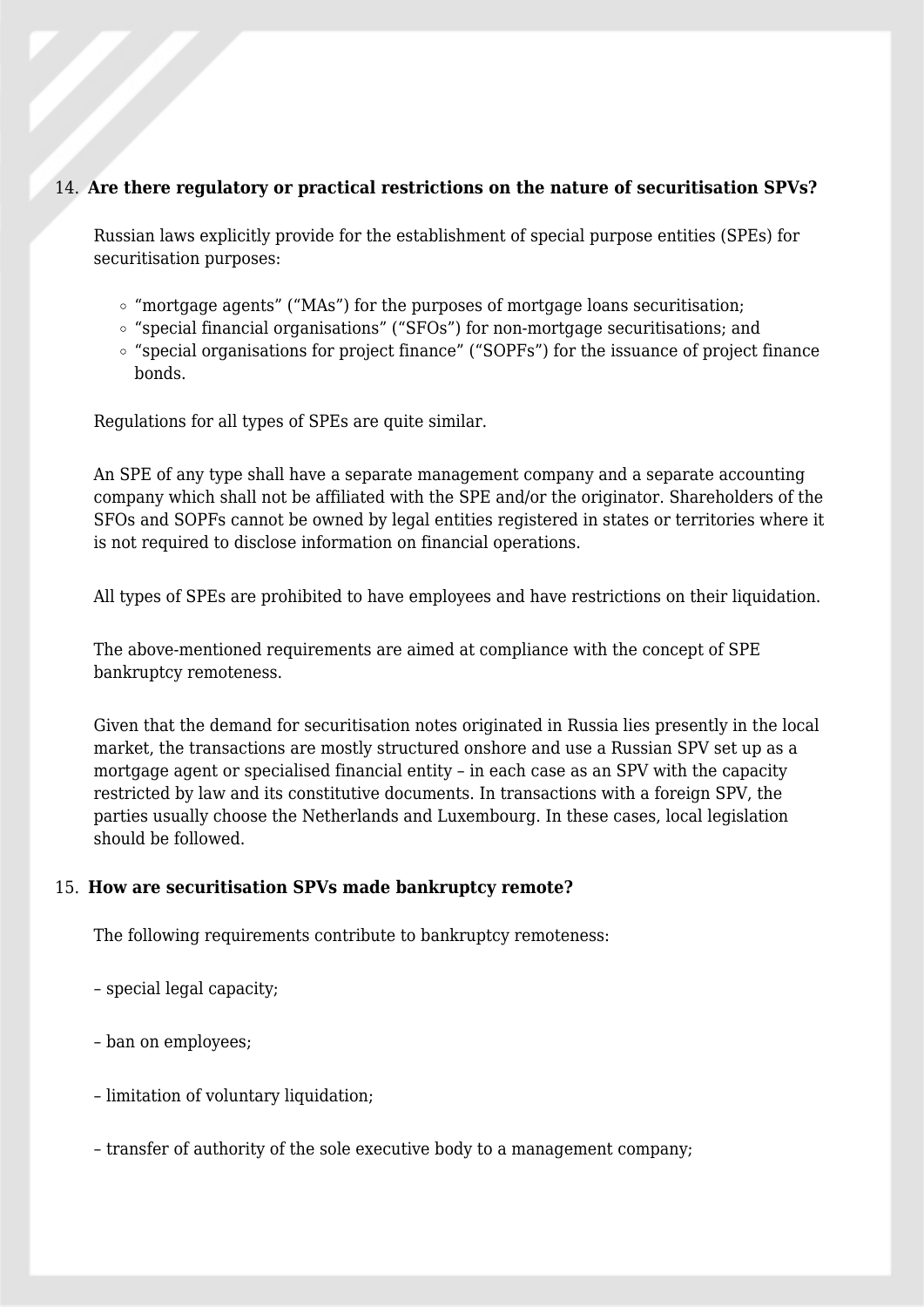– limitation of the range of persons who are entitled to file an SPE bankruptcy application;

– contractual restrictions on the bankruptcy petition of a bankruptcy creditor.

Based on Russian law, a decision on the issuance of bonds or agreement(s) between an SPE and its creditor may contain provisions on the release of such SPE from liabilities under any obligations which remain unsatisfied after enforcement of all available securities.

Provisions on limited-recourse clauses are applicable to all types of SPEs.

It should be noted, however, that the provision of limited-recourse is quite new and remains untested in courts.

Also according to Clause 2 of Article 230.1 of the Bankruptcy Law, no creditor of an SPE (except the Bondholders) will be able to claim the SPE's bankruptcy if there is necessary nonpetition language in the agreements between such creditor and the SPE. The SPE is not prohibited from entering into agreements that do not contain non-petition language, though it is advisable to include such language in all significant agreements of the SPE.

#### 16. **What are the key forms of credit support in your jurisdiction?**

Credit enhancement of securitisation issues is used to improve credit ratings.

There are two ways to improve the reliability of securities issued in the course of securitisation transaction: internal and external credit support.

The methods of internal credit support include security mechanisms provided by the originator or determined by the special structuring of the transaction itself. These methods include overcollateralization, senior-subordinated structures or spread or reserve accounts.

External credit support is a third-party guarantee that provides protection against losses not exceeding certain level. The most common method of external credit support is guarantee: the involvement of a third-party organization allows to perform the obligations of an SPE in the event of it default.

#### 17. **How may the transfer of assets be effected, in particular to achieve a 'true sale'? Must the obligors be notified?**

Following the best international practices in structuring securitisation transactions in Russia, originators adhere to the principle of true sale. True sale is ensured by transferring assets to SPEs.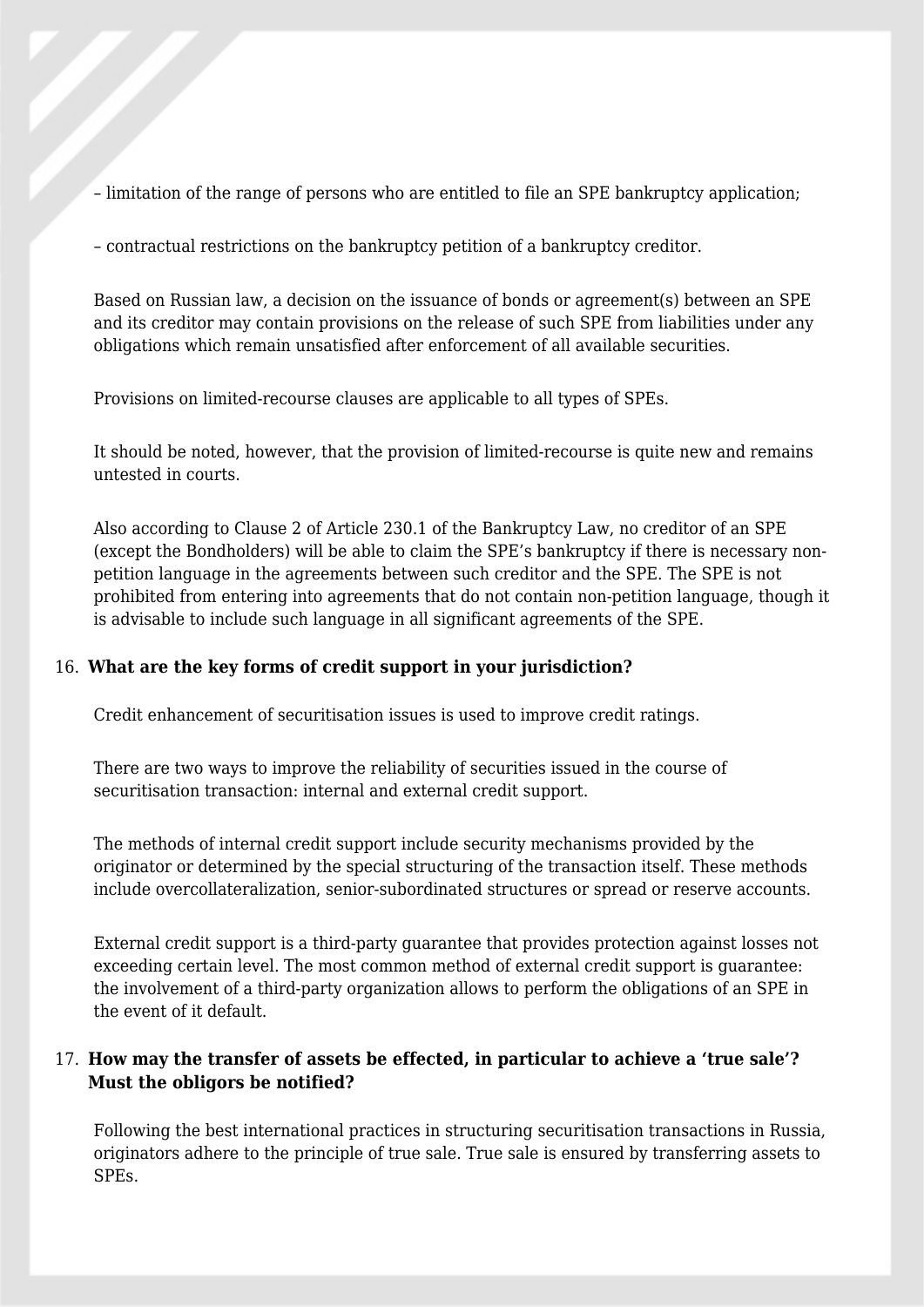Legislative requirements applying to contracts for the transfer of a securitisation asset must be respected, since if the transaction is structured improperly, there is a risk of recognition of the sale contract as sham transaction and requalification (for example, a loan secured by property (claims), a contract for the provision of services for the collection of receivables, an agency agreement).

In most securitisation transactions, the originator is a service agent. However, in some transactions a reserve service agent is also used as an additional mechanism of true sale: in the event of bankruptcy of the originator or other external reasons, will not be able to fully service the debt.

This approach allows to completely separate the transferred securitisation asset from the originator to the SPEs, and, therefore, minimizes the potential risks of challenging the assignment of securitisation asset.

#### 18. **In what circumstances might the transfer of assets be challenged by a court in your jurisdiction?**

Assets that were disposed of by the insolvent debtor may be returned into its insolvency estate as a result of challenging "suspect" or "preference" transactions of the debtor before a respective bankruptcy court.

Such transactions may be challenged by an insolvency administrator acting on behalf of the insolvent debtor at the administrator's own discretion or under a decision of a general assembly or committee of creditors.

"Suspect" transactions include:

- transactions that do not envisage equal consideration from the insolvent debtor's counter-agent; and
- $\circ$  transactions entered into with a purpose of harming property rights of creditors.

A "preference" transaction means a transaction that may lead to one creditor being privileged as compared to other creditors in relation to satisfaction of its claims.

#### 19. **Are there data protection or confidentiality measures protecting obligors in a securitisation?**

Federal Law, No. 152-FZ, "On Personal Data", dated 27 July 2006 (the "Data Protection Law") restricts the use and dissemination of data about private individuals. As a general rule, in order to satisfy the requirements of the Data Protection Law a purchaser acquiring the receivables of individuals must receive consent from such individuals to process their data. It is customary to include respective consent into the set of documents signed before extension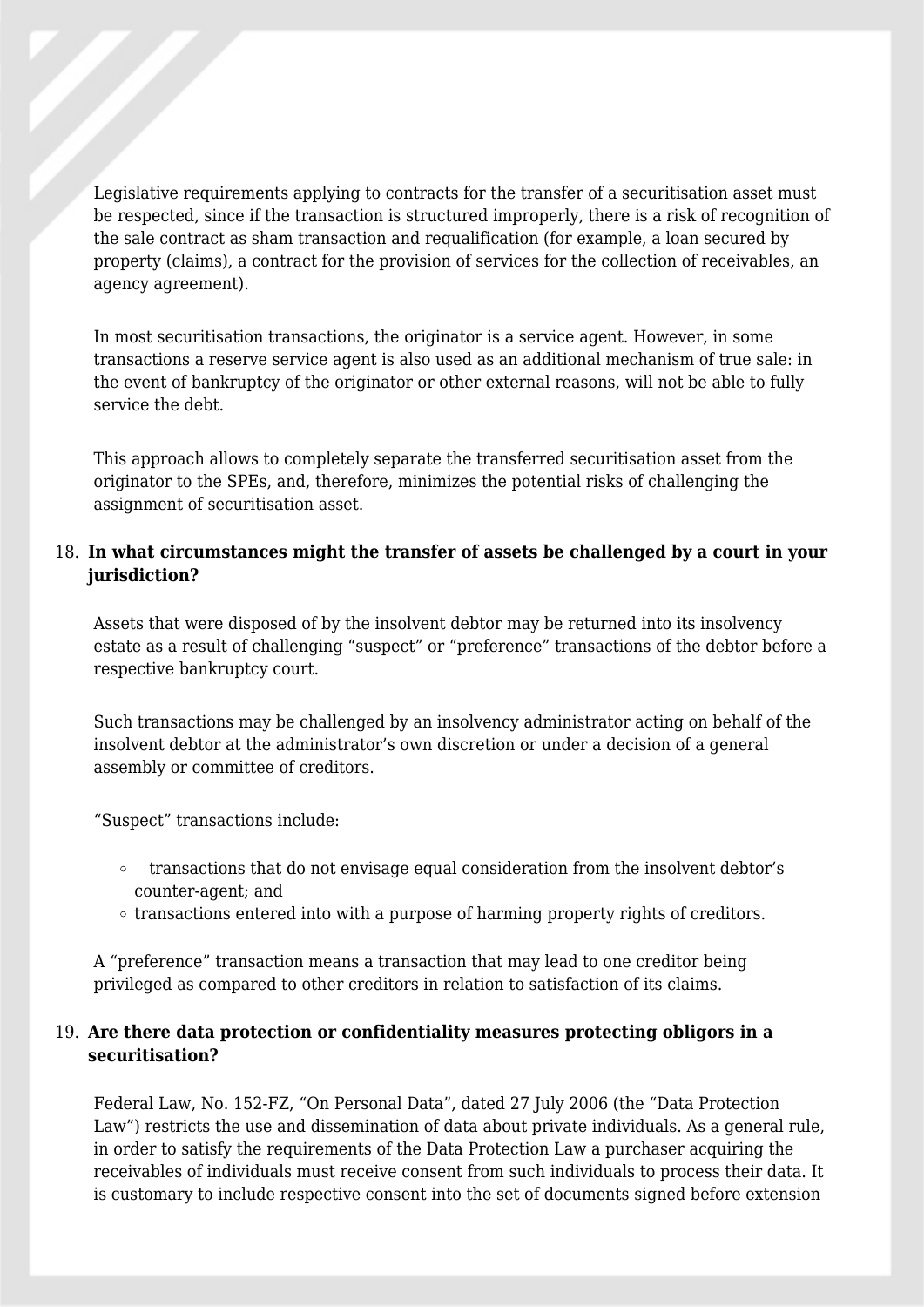of a particular retail loan.

A notable exception to this rule is provided by the Consumer Loan Law which explicitly allows the retail lenders to communicate the personal data of consumer lenders to the purchasers of the consumer loan receivables.

Data Protection Law does not apply to the data of legal entities.

Notably, banks are also subject to regulations on banking secrecy which may apply to the dissemination of information in the course of sale of receivables to non-banking organisations. An issue of application of these regulations to securitisation is still not fully resolved.

Also worth mentioning is that the Consumer Loan Law explicitly obliges the purchasers of consumer loan receivables to protect personal data, information covered by banking secrecy and other confidential information obtained as a result of purchase of such receivables.

#### 20. **Is the conduct of credit rating agencies regulated?**

The activity of credit rating agencies in Russia are regulated by The Federal Law of 13 July 2015 No 222-FZ "On the Activities of Credit Rating Agencies in the Russian Federation, On the Amendment to Article 76.1 of the Federal Law 'On the Central Bank of the Russian Federation' (Bank of Russia)' and the invalidation of certain provisions of legal acts of the Russian Federation".

Rating agencies in Russia are prohibited from engaging in activities other than:

- assignment of ratings and other evaluations of organisations;
- making market forecasts;
- assessment of economic trends;
- $\circ$  conducting pricing analysis and other analytical activities;
- dissemination of data.

Only organisations accredited by the Bank of Russia can engage in rating activities.

The Big Three agencies were not accredited in the Russian Federation and had to withdraw the ratings of Russian organisations. Four agencies are currently accredited: ACRA; RA expert; National Rating Agency (NRA); National Credit Ratings (NCR).

#### 21. **Are there taxation considerations in your jurisdiction for originators, securitisation SPVs and investors?**

Yes, the Russian Tax Code provides for special conditions for SPEs. Income in the form of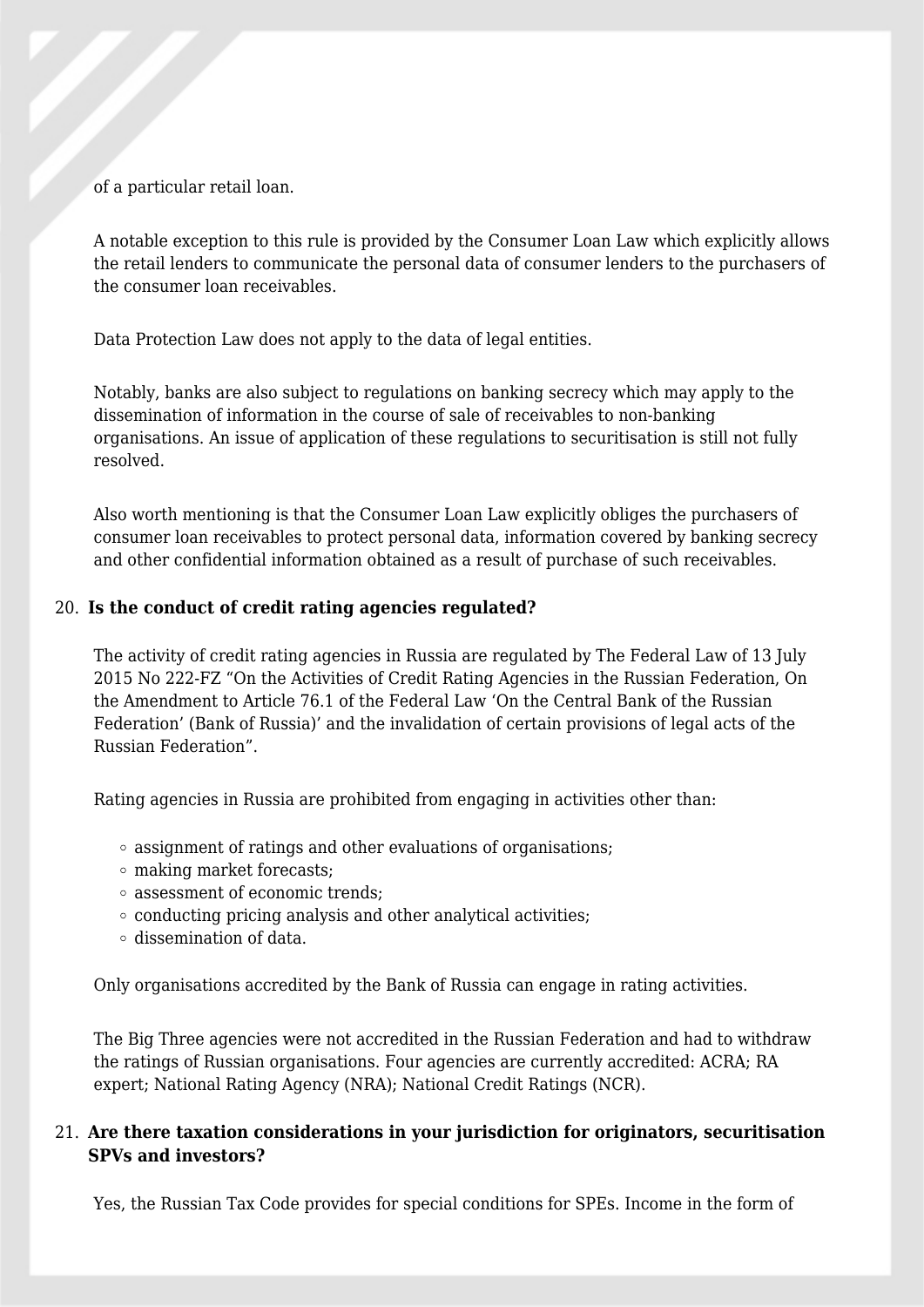property, including cash, and (or) property rights received by the SPE are not taken into account when determining the tax base. Therefore Russian SPEs are carved out of income tax. The issue has not been specifically addressed in practice, but we believe that these provisions allow excluding tax consequences associated with debt relief when such debt relief occurs in connection with the SPE`s core business activities related to the issuance of notes.

As a general rule, the sale of receivables in the framework of securitisation transactions performed by the seller registered for tax purposes in Russia is subject to Russian value added tax (VAT). VAT exemptions are in place depending on the nature of the receivables, e.g. the sale of receivables arising from monetary loan agreements is VAT exempt along with the sale of securities (shares, bonds, promissory notes, etc.) and certain derivatives.

In accordance with Russian law, there is no specific accounting policy which has to be adopted by the seller or purchaser in the context of a securitisation transaction and in connection to Russian tax law.

No stamp duty or other transfer or documentary taxes are imposed on sales of receivables in the framework of securitisation transactions.

#### 22. **To what extent does the legal and regulatory framework for securitisations in your jurisdiction allow for global or cross-border transactions?**

At a time when Russian legislation did not allow for the implementation of full-fledged securitisation transactions, initiators often entered into cross-border transactions with the sale of portfolio to a foreign SPE and attracting financing by issuing foreign secured bonds.

Assignment of claims by the Russian originator in favor of a foreign SPE is possible, and until recently, securitisation transactions were structured only with the establishment of SPE in a jurisdiction different from the jurisdiction of the initiator of the transaction.

Nevertheless, in spite of the availability of cross-border transactions, we are seeing Russian SPEs created more and more often recently, mostly due to the impacts of the sanctions regime.

#### 23. **To what extent has the securitisation market in your jurisdiction transitioned from IBORs to near risk-free interest rates?**

The Russian securitisation market is not yet mature enough in order for us to be able to analyse the extent of such transition. In public transactions, fixed interest rates are often used; in club deals, it depends on the return on the transferred asset.

#### 24. **How could the legal and regulatory framework for securitisations be improved in**